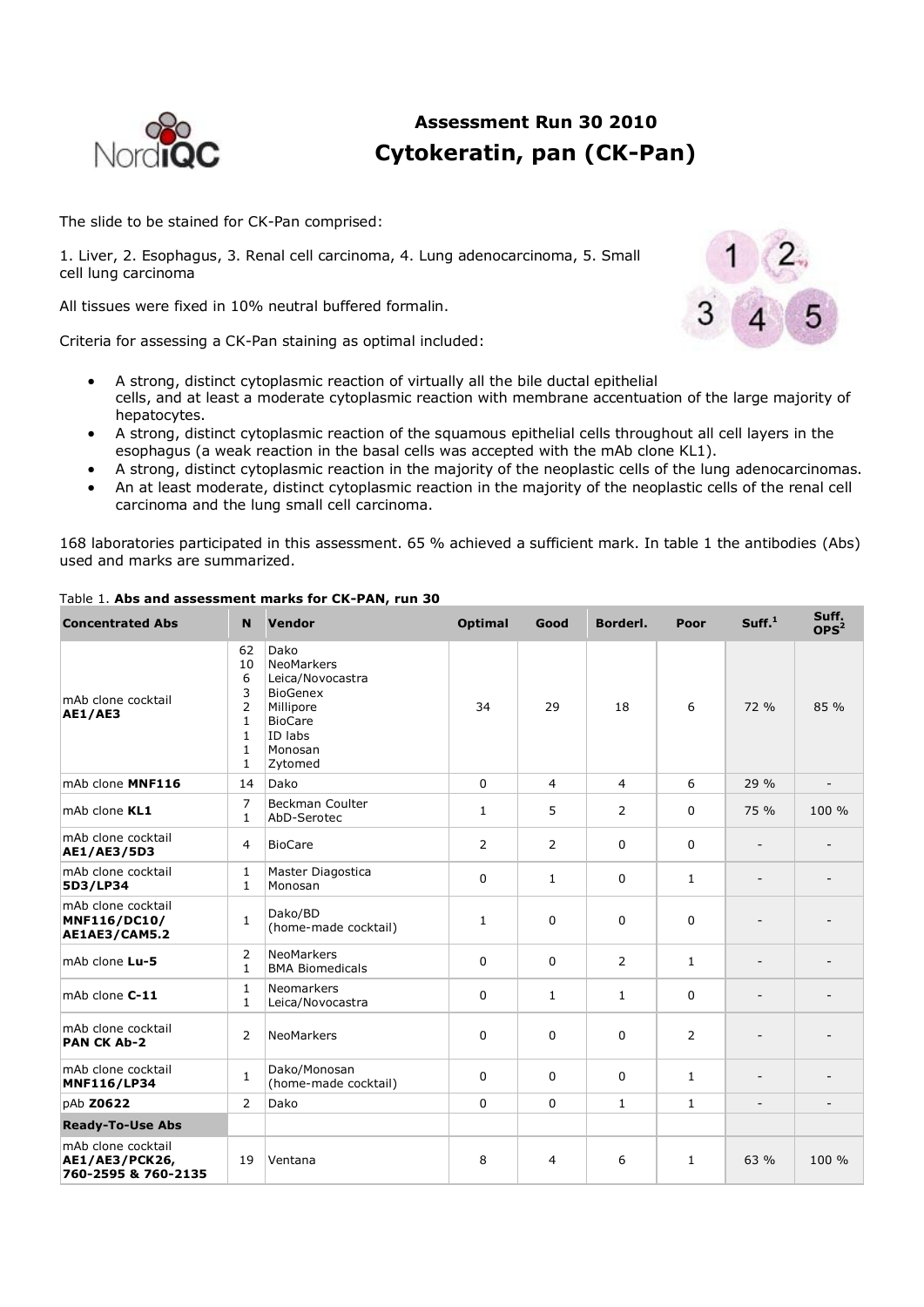| mAb, clone cocktail<br><b>AE1/AE3 IR053</b>   | 14             | Dako             | 11           | $\overline{2}$ | 0    | $\mathbf{1}$ | 93 % | 100 % |
|-----------------------------------------------|----------------|------------------|--------------|----------------|------|--------------|------|-------|
| mAb, clone cocktail<br>AE1/AE3, 313M-18       | $\overline{2}$ | Cell Marque      | $\mathbf{1}$ | $\mathbf{1}$   | 0    | 0            |      |       |
| mAb, clone cocktail<br><b>AE1/AE3, PA0909</b> | $\overline{2}$ | Leica/Novocastra | $\Omega$     | $\Omega$       | 2    | 0            |      |       |
| mAb clone cocktail<br>AE1/AE3 PM011           | $\mathbf{1}$   | <b>BioCare</b>   | $\mathbf 0$  | 1              | 0    | 0            |      |       |
| mAb clone cocktail<br><b>AE1/AE3 E006</b>     | $\mathbf{1}$   | Linaris          | $\mathbf 0$  | $\Omega$       | 1    | 0            |      |       |
| mAb clone cocktail<br>AE1/AE3+Ks13.2 E020     | 1              | Linaris          | $\Omega$     | $\Omega$       | 1    | $\Omega$     |      |       |
| mAb clone cocktail<br>AE1/AE3+5D3 PM162       | $\mathbf{1}$   | <b>BioCare</b>   | $\mathbf 0$  | $\Omega$       | 1    | $\Omega$     |      |       |
| <b>MNF116,</b><br>mAb clone<br>N1523          | $\mathbf{1}$   | Dako             | $\mathbf 0$  | $\Omega$       | 0    | $\mathbf{1}$ |      |       |
| <b>Total</b>                                  | 168            |                  | 58           | 50             | 39   | 21           | -    |       |
| <b>Proportion</b>                             |                |                  | 35 %         | 30%            | 23 % | 12 %         | 65 % |       |

1) Proportion of sufficient stains (optimal or good),

2) Proportion of sufficient stains with optimal protocol settings only, see below.

Following central protocol parameters were used to obtain an optimal staining:

## **Concentrated Abs**

mAb clone cocktail **AE1/AE3**: The protocols giving an optimal result were all based on heat induced epitope retrieval (HIER) using either Tris-EDTA/EGTA pH 9 (9/18)\*, Target Retrieval Solution (TRS) pH 9 (Dako) (5/9), TRS pH 9 (3-in-1,Dako) (4/9), Cell Conditioning 1 (BenchMark, Ventana) (8/26), Bond Epitope Retrieval Solution 1 (Bond, Leica) (1/2), Diva Decloaker (Biocare) (2/3), EDTA/EGTA pH8 (1/1) or Citrate pH 6 (4/10) as the retrieval buffer. The mAb was typically diluted in the range of 1:50– 1:200 depending on the total sensitivity of the protocol employed. Using these protocol settings 56 out of 66 (85 %) laboratories produced a sufficient staining (optimal or good).

\* (number of optimal results/number of laboratories using this buffer)

mAb clone cocktail **AE1/AE3/5D3**: The protocols giving an optimal result were all based on HIER using either Tris-EDTA/EGTA pH 9 (1/1) or TRS pH 9 (3-in-1, Dako) (1/1) as the retrieval buffer. The mAb was typically diluted in the range of 1:200– 1:400 depending on the total sensitivity of the protocol employed. Using these protocol settings both of 2 laboratories produced a sufficient staining (optimal or good).

mAb clone "home-made" cocktail **MNF116/DC10/AE1AE3/CAM5.2**: The protocol giving an optimal result was based on HIER using Cell Conditioning 1 (BenchMark, Ventana) (1/1) as the retrieval buffer. The dilutions of the mAbs is unknown.

mAb clone **KL1**: The protocol giving an optimal result was based on HIER using TRS pH 9 (3-in-1, Dako) (1/3) as the retrieval buffer. The mAb was diluted 1:20.

# **Ready-To-Use Abs**

mAb clone cocktail **AE1/AE3/PCK26** (prod. no. 760-2595 & 760-2135, Ventana): The protocols giving an optimal result were based on a combined proteolysis and HIER using Protease 3 for 4 min and mild Cell Conditioning 1, an incubation time of 8-32 min in the primary Ab and UltraView (760-500) as the detection system. 1 lab used amplification. Using these protocol settings 9 out of 9 (100 %) laboratories produced a sufficient staining (optimal or good).

mAb, clone cocktail **AE1/AE3** (prod. no. IR053, Dako): The protocols giving an optimal result were all based on HIER in PT-Link using TRS pH 9 or TRS pH 9 (3-in-1) and an incubation time of 10-30 min in the primary Ab and EnVision Flex (K8000) or Flex+ (K8002) as the detection system. Using these protocol settings 12 out of 12 (100 %) laboratories produced a sufficient staining (optimal or good).

1 laboratory used HIER in standard Cell Conditioning 1 (Benchmark, Ventana), an incubation time of 32 min. in the primary Ab and UltraView (760-500) as the detection system.

mAb, clone cocktail **AE1/AE3** (prod. no. 313M-18, Cell Marque): The protocol giving an optimal result was based on HIER using Bond Epitope Retrieval Solution 2 (Bond, Leica) and an incubation time of 15 min in the primary Ab and BOND Polymer Refine Detection (DS9800) as the detection system. Using this protocol setting 1 out of 1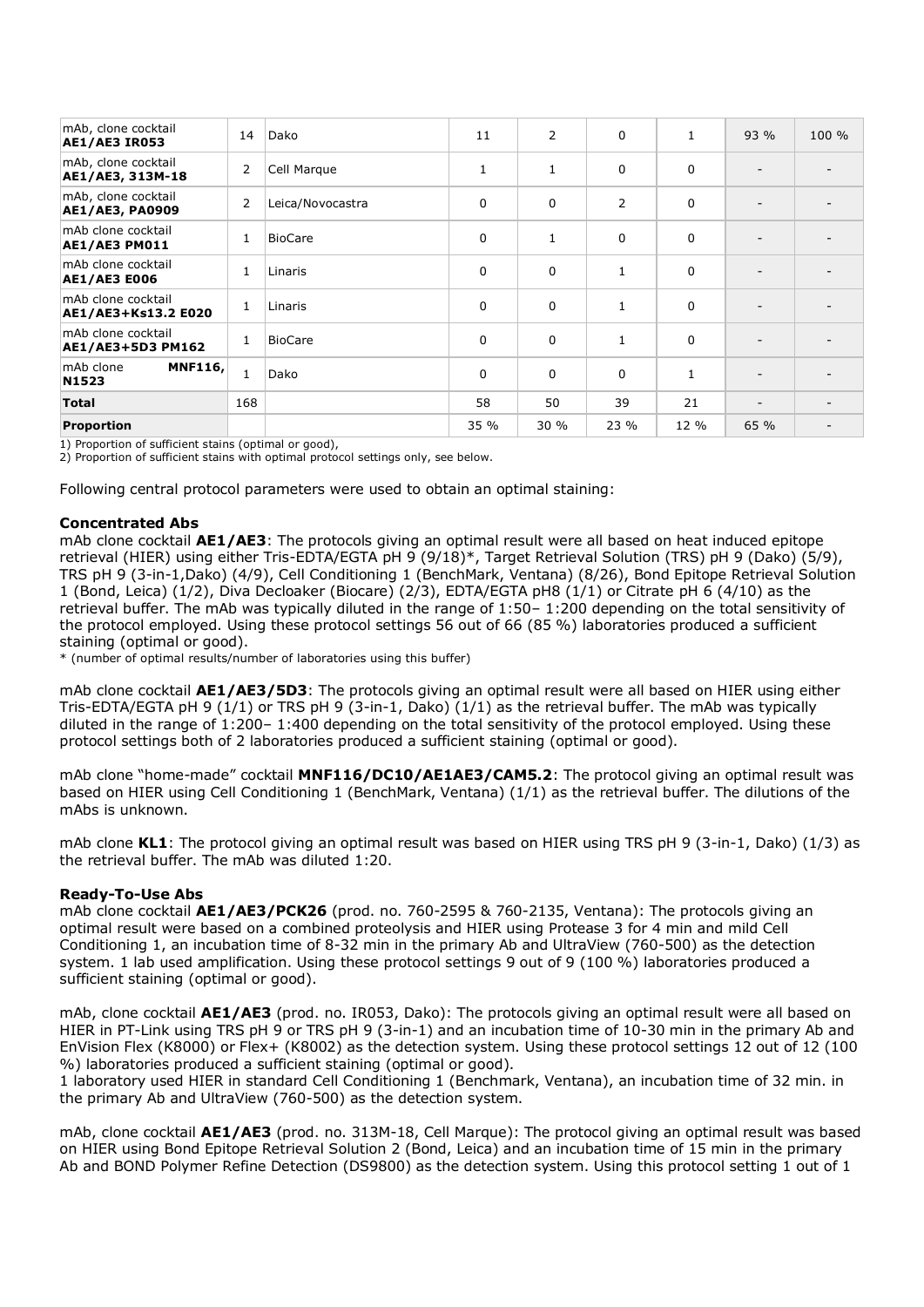laboratory produced an optimal staining.

The most frequent causes of insufficient staining reactions were:

- Inappropriate epitope retrieval (e.g., proteolysis for the mAb clone AE1/AE3)
- Too low concentration of the primary antibody
- Less successful primary Ab.

In this assessment and in concordance with the previous CK-Pan assessments in NordiQC the prevalent feature of an insufficient staining was a too weak or false negative reaction of the cells and structures expected to be demonstrated. The majority of the laboratories were able to demonstrate CK in the columnar epithelial cells of the bile ducts, the neoplastic cells of the lung adenocarcinoma and the lung small cell carcinoma. However, the demonstration of CK in the neoplastic cells of the renal cell carcinoma and the hepatocytes was more difficult and only seen for protocols with a high sensitivity and appropriate protocol settings, e.g. as obtained with a correct titre of the mAb clone cocktails AE1/AE3 and AE1/AE3/5D3 combined with efficient HIER. This is illustrated in table 2 where the cumulated data for the most widely used clones in the last four assessments for CK-Pan is listed relating the pass rate for the clone to the epitope retrieval method. E.g. the over-all pass rate for AE1/AE3 was 69%, but 74% when HIER was applied and 12% when protease was used.

| Pass rates for run 15, 20, 24 & 30 |              |            |                |            |                    |            |                    |            |  |  |
|------------------------------------|--------------|------------|----------------|------------|--------------------|------------|--------------------|------------|--|--|
|                                    | <b>Total</b> |            | <b>HIER</b>    |            | <b>Proteolysis</b> |            | HIER + proteolysis |            |  |  |
|                                    | Protocols    | Sufficient | Protocols      | Sufficient | Protocols          | Sufficient | Protocols          | Sufficient |  |  |
| MAb AE1/AE3                        | 294          | 203 (69%)  | 269            | 200 (74%)  | 25                 | 3(12%)     | 0                  |            |  |  |
| MAb MNF116                         | 53           | 25 (46%)   | 31             | 7(23%)     | 30                 | 18 (60%)   | 2                  | $2(100\%)$ |  |  |
| MAb KL1                            | 33           | 21 (64%)   | 33             | 21 (64%)   | 0                  | 0          | 0                  |            |  |  |
| MAb AE1/AE3/PCK26                  | 39           | 12 (31%)   | 6              | 1(17%)     | 20                 | 0          | 13                 | 12 (92%)   |  |  |
| MAb AE1/AE3/5D3                    | 16           | 15 (94%)   | 15             | 15 (100%)  | 1                  | 0          | 0                  |            |  |  |
| MAb Ab <sub>2</sub>                | 10           | $6(60\%)$  | 5              | $4(80\%)$  | 5                  | $2(40\%)$  | $\mathbf 0$        |            |  |  |
| MAb 5D3/LP34                       | 8            | 2(25%)     | $\overline{7}$ | 2(29%)     | 1                  | 0          | 0                  |            |  |  |

## Table 2. **Cumulated data for selected CK-PAN clones**

From this table is seems that the most robust marker for CK-Pan is the mAb clone cocktail AE1/AE3/5D3 used with HIER as all of 15 protocols based on this combination resulted in a sufficient staining result. For the mAb cocktail AE1/AE3/PCK26 (Ready-To-Use format Ventana) 12/13 protocols (92%) based on a combined epitope retrieval of proteolysis and HIER gave a sufficient staining result (whereas 0/20 protocols based on proteolysis gave a sufficient staining result, all false negative). If HIER was performed as single pretreatment an aberrant strong cytoplasmic staining reaction in virtually all smooth muscle cells was seen. Applying the combined pre-treatment using proteolysis and HIER, the staining reaction in the smooth muscle cells was significantly reduced and still giving an optimal result similar to the result obtained by using AE1/AE3, AE1/AE3/5D3 and KL1 with HIER.

As seen in the previous assessments of CK-Pan, liver and esophagus combined is recommendable as positive controls for CK-Pan: It is crucial that the majority of the hepatocytes (expressing only a limited amount of the primary low molecular weight CK types 8 and 18) show at least a moderate staining reaction. In the esophagus virtually all the squamous epithelial cells expressing the high molecular weight cytokeratins must show at least a moderate distinct cytoplasmic staining. In this context it has to be emphasized that the mAb clone KL1 only has a weak affinity for the primary high molecular weight CK types 5 & 14, which is expressed in the basal squamous epithelial cells and thus only show a weak staining even in protocols giving an otherwise optimal staining using the mAb clone KL1. Due to the weak staining reaction of the basal squamous epithelial cells in the esophagus, the Merkel cells was easily recognized using the mAb clone KL1 as these cells showed a strong cytoplasmic staining due to the CK types CK8, 18 and 19.

This was the 5th assessment of CK-Pan in NordiQC, and a slight but constant increase in the proportion of sufficient results has been obtained as as shown in table 3: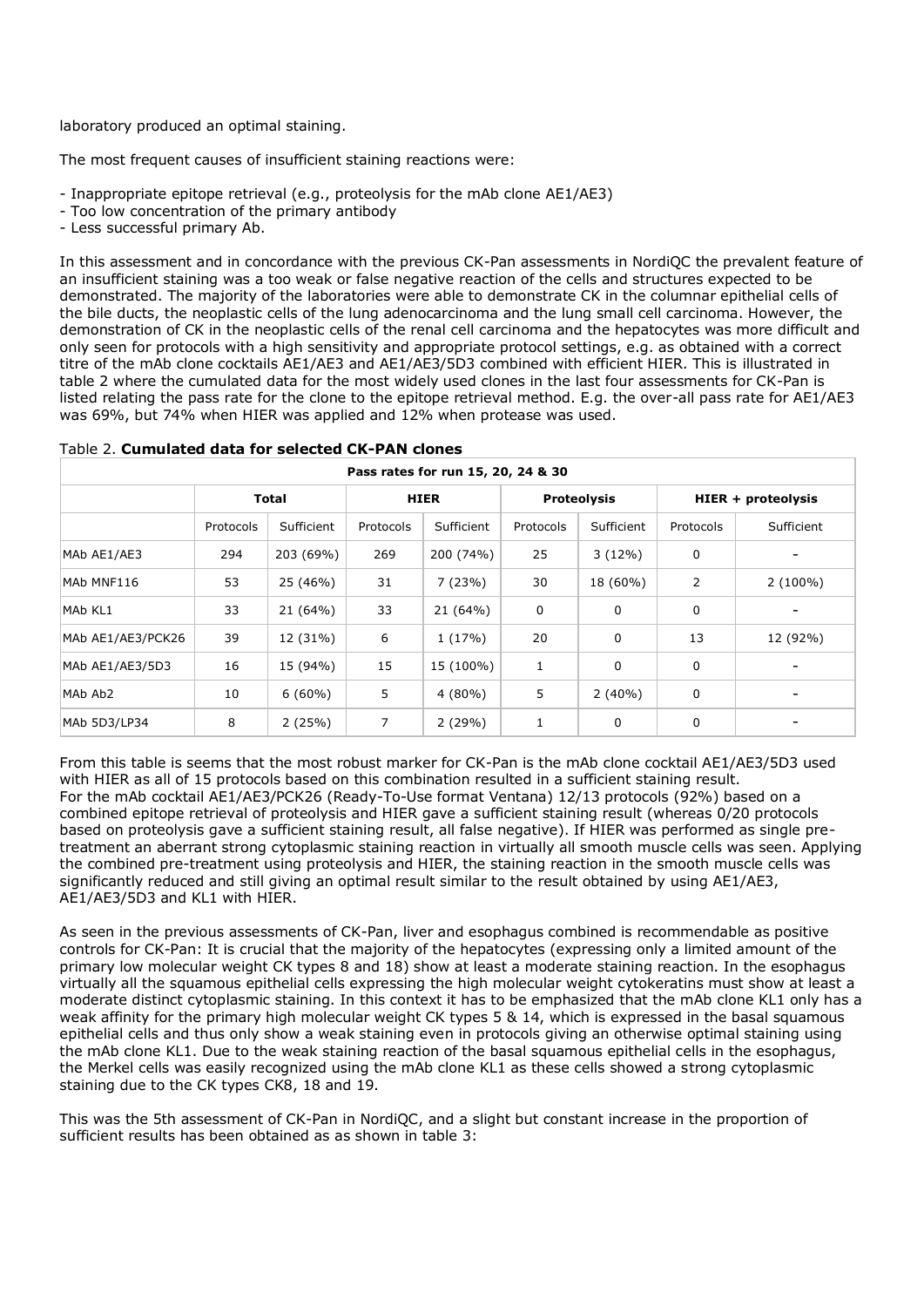#### Table 3. **Proportion of sufficient results for CK-PAN in the five NordiQC runs performed**

|                    | Run 8 2003 | Run 15 2005 | Run 20 2007 | Run 24 2008 | Run 30 2010 |
|--------------------|------------|-------------|-------------|-------------|-------------|
| Participants, $n=$ |            | 85          | 103         | 123         | 168         |
| Sufficient results | 53 %       | 58 %        | 62 %        | 60%         | 65 %        |

## **Conclusion**

The mAb clone cocktails **AE1/AE3, AE1/AE3/5D3** and **AE1/AE3/PCK26**, and mAb clone **KL1** can all be used to obtain an optimal staining for CK-Pan. The epitope retrieval and protocol settings have to be specifically tailored to each of the clones/cocktails. Liver and esophagus combined are appropriate control tissues irrespective of the clone/cocktail applied: Almost all hepatocytes must show a distinct cytoplasmic staining with membrane enhancement, while virtually all the squamous epithelial cells of the esophagus must show at least a moderate cytoplasmic staining.



#### Fig. 1a

Optimal staining for CK-Pan of the liver based on HIER and the mAb clone cocktail AE1/AE3. The majority of the hepatocytes show a distinct, moderate to strong staining with membrane enhancement, while the columnar epithelial cells of the bile duct show a strong cytoplasmic staining. Compare with Figs. 2a-4a, same protocol.





Insufficient CK-Pan staining of the liver, using an efficient HIER and Ab clone KL1 but applying the Ab in a too low concentration - same field as in Fig. 1a. Only the epithelial cells of the bile duct are demonstrated, while the hepatocytes are unstained. Compare with Figs. 2b-4b, same protocol.



### Fig. 2a

Optimal CK-pan staining of the small cell lung carcinoma using same protocol as in Figs. 1a, 3a and 4a.

The majority of the neoplastic cells show a moderate, distinct dot-like cytoplasmic staining.





Insufficient CK-Pan staining of the small cell lung carcinoma using same protocol as in Figs. 1b, 3b and 4b - same field as in Fig. 2a. Only scattered neoplastic cells show a weak staining reaction. Also compare with Figs. 3b. & 4b., same protocol.